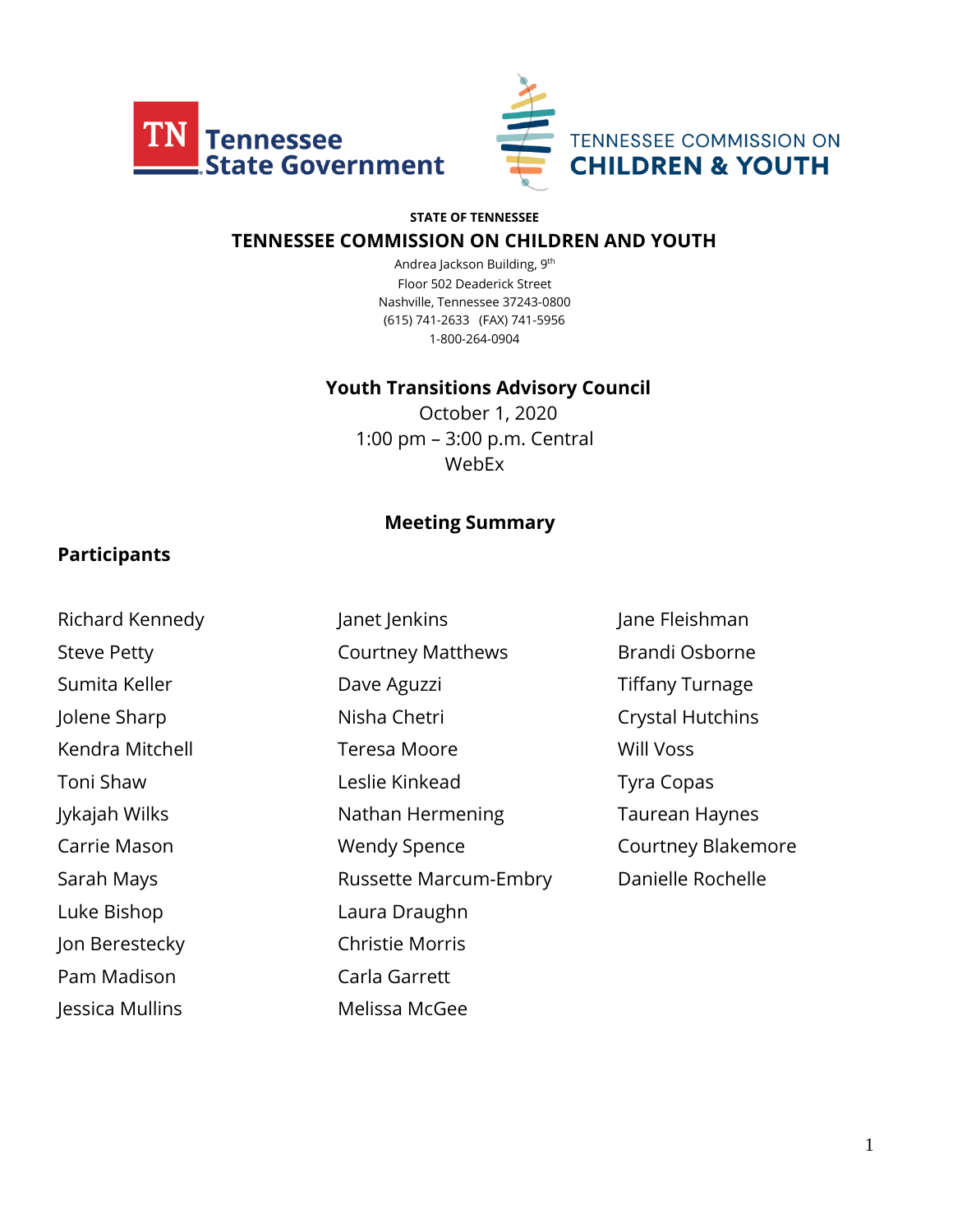## **Welcome, Introductions, and Announcements – Richard Kennedy Executive Director, Tennessee Commission on Children and Youth (TCCY)**

Kennedy welcomed the group and expressed his appreciation for those attending. He asked for attendees to put name in chat box and gave recording notification. If you called in, please e-mail Steve Petty at [steve.petty@tn.gov](mailto:steve.petty@tn.gov) with notification of attendance. Kennedy said we need to approve the June and August meeting summary. Garret made motion to approve, Madison seconds the motion. Meeting summary approved.

### *Tennessee Housing and Development Agency*

## **Toni Shaw, THDA**

Shaw thanked everyone. Shaw began with describing the first Winter round of the Tennessee Housing Trust Fund Competitive Grants Program. There will be an application workshop on October 22<sup>nd</sup> from 9-11am. I will send Steve a copy of the application announcement to Steve. The grant is for the development of rental housing, it can be permanent or transitional. It offers up to \$500,000 for the development of the housing. There is a priority in the grant for anyone developing housing for youth transitioning out of foster care. If 100% of the units developed are designated for youth transitioning out of foster care then you are given a 7-point advantage in the application. This grant is competitive so a 7-point advantage is a big difference. The eligible activities under the grant are for new construction, rehabilitation, or acquisition. If there is a house your agency has been looking at buying or developing housing from the ground up then this grant opportunity is for you. We are receiving all applications electronically due to Covid. We have all moved to a geographic award distribution, this means the highest scoring applicants in each region will receive the grant first. We have done this to try to ensure that applicants all across the state receive a grant reward. Eligible applicants are 5013C non-profits, local governments, and public housing authorities.

THDA is launching the tenet based rental assistance pilot program through the HOME program. It is funded through HUD and will be offered in every region of the state. The three agencies that have been selected to participate in this program are Omni Vision in the west, Monroe Harding in middle Tennessee, and Knoxville Leadership Foundation in the east. We are thinking each agency will serve approximately 15 young people each, it will depend on the fair market value in each region. Our hope is that once we work out the kinks of the program, we will be able to launch it state wide so more participation can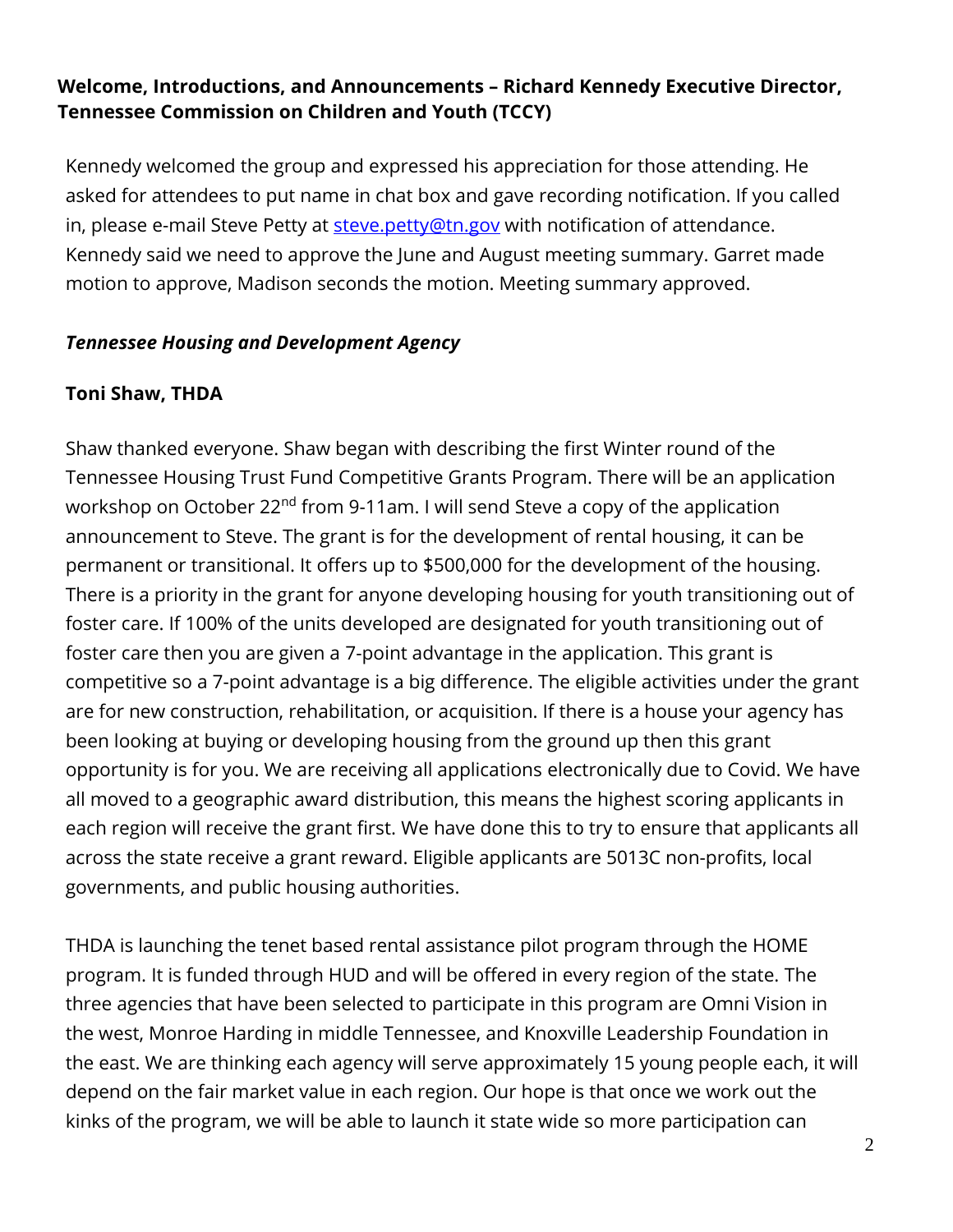happen. If you have any questions about this pilot program or the application workshop, please e-mail me at **tshaw@thda.org**. Shaw encouraged agencies to apply for the grant and is proud to say every year since the grant began, they have awarded at least one agency serving youth transitioning out of foster care. Shaw thanked everyone.

## **Department of Children's Services**

## **Courtney Matthews, Director of Office of Independent Living**

Matthews thanked everyone and said she is very interested in the tenet rental pilot program that Shaw described. Matthews is excited and thinks it is a great opportunity for the state. Matthews shared about another housing option for young people being offered through HUD called the Fostering Youth to Independence (FYI) program. It is a tenet based; voucher program that is targeted to youth that have had foster experience. There are certain housing authorities that are eligible to participate and receive the vouchers. I have a list of those that I can get out to you all through Steve and put in the chat box. FYI program is for 36 months and for young people up to 24. There is some flexibility due to covid with age. FYI is for youth that left foster care at 16 or older and are at a risk for homelessness. We have gained some momentum with housing authorities in both Johnson City and Morristown. A representative from HUD said last week that the housing authorities that authorize the family unification program will soon also be able to give vouchers through FYI. This would expand FYI greatly throughout the state. We have options for youth housing here in Tennessee and need to utilize them.

## **Dave Aguzzi, Assistant Director**

Aguzzi provides an update to the Extension of Foster Care population. We served 27 more young people this year compared to last year and 19 more episodes. At the end of last year, we were serving 371 young people, which was very high. Between April and August of this year, we went from 365 to 320 young people. This is likely due to young people not reenrolling in school due to the pandemic. We had 30 fewer training applications for the fall semester than last year. We are looking closely at what we can do to keep young people involved in the program. While many are no longer receiving ETS, there is a high number still receiving LifeSet services.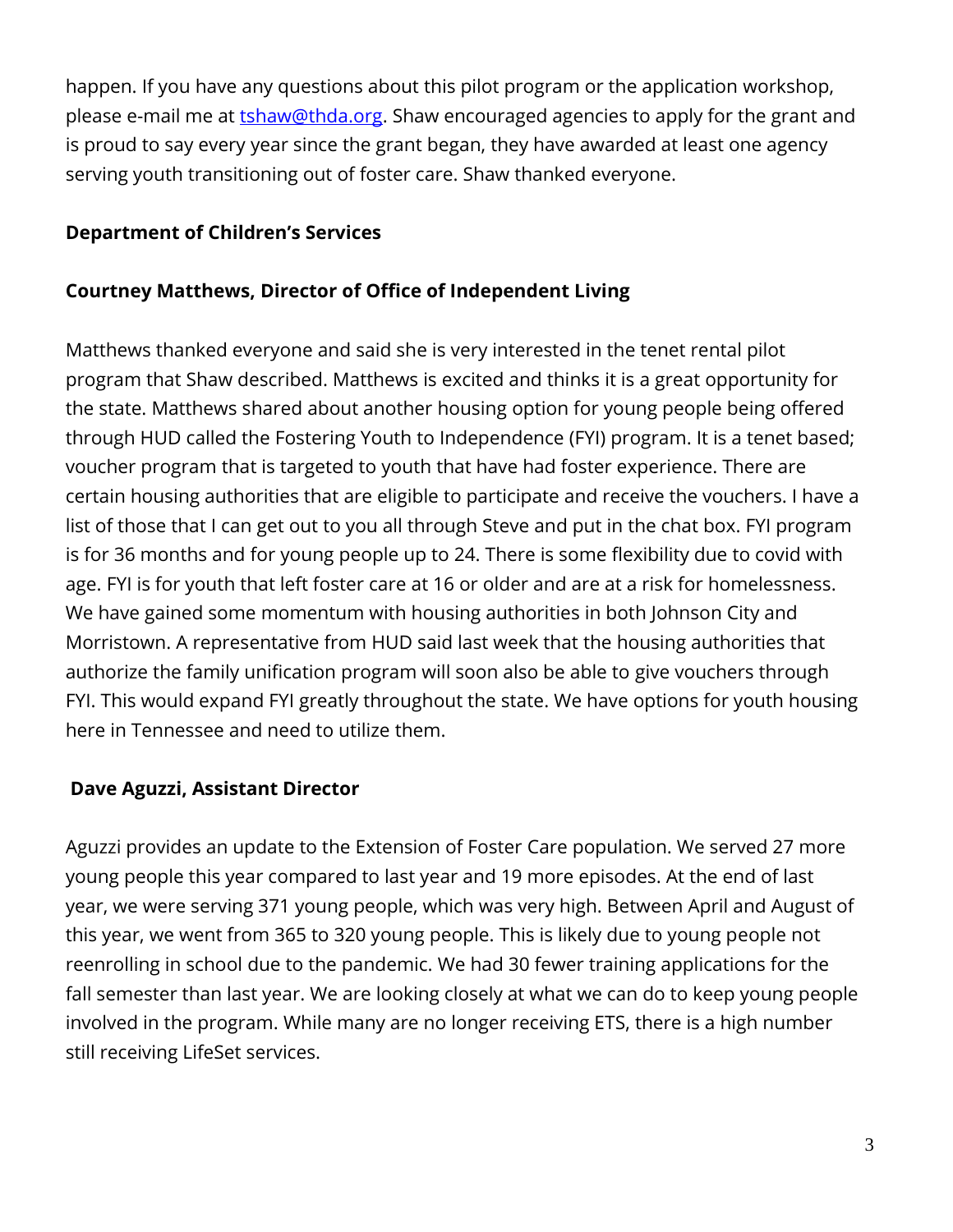### *Update from Resource Centers*

## **Christie Morris, Project Now!**

Morris said they have been virtual for August and September; which has been challenging technology wise. They have received many referrals, especially from Youth Villages. They have done 4 Opportunity Passports in the past week. They have 7 new youth coming in and have found two issues. One when they fill out the application, they have to give a contact and the youth are struggling to give a contact. The youth have been having a difficult time and emotions are running high. We are working with them on boundaries and respect for time. Once youth are referred, we want them to take responsibility for their involvement in the program. We are working on activities that allow them to feel connected and express their emotions. We are working on increasing supports and connecting then with others. DCS is supposed to provide youth with \$25 a month to attend the program but some are not receiving the money so they are not attending. We give gift cards to those that do not receive ETS. It has been hard but we are coming along.

## **River City Youth Collective, Constance Shazier**

Shazier began with saying they have struggled transitioning to virtual but things seem to be getting better. The youth and staff have adjusted to the new platforms and participation has risen recently. Things are starting to open back up in Chattanooga so we have done a few faceto-face meetings. We have paired up with Launch Chattanooga for our youth to run business ideas through. We have restructured our staff positions to best support the youth during this time. We now have a Youth Engagement Specialist, that acts as a house parent in the home and provides support to our youth. We are moving into a larger space now that will allow staff and residents to be in the same building. We are excited for the future.

### **Youth Connections, Pam Madison**

Madison said the physical building remains closed and all classes are virtual. We are meeting in person by appointment only with clients that need one on one assistance. Our closet remains open by appointment only for youth to obtain clothing and hygiene products. We will be working remotely until further notice; it is being evaluated monthly. We have served more young people than we did last year. We are actively trying to reach out to youth that we have lost touch with through social media. Our education program initially increased in participation at the start of Covid and has held steady. During this time, we have had 6 youth graduate from our program and obtain GEDs. We set up a space at Youth Connections for youth that need to use a computer to take a test. It has been difficult to help connect our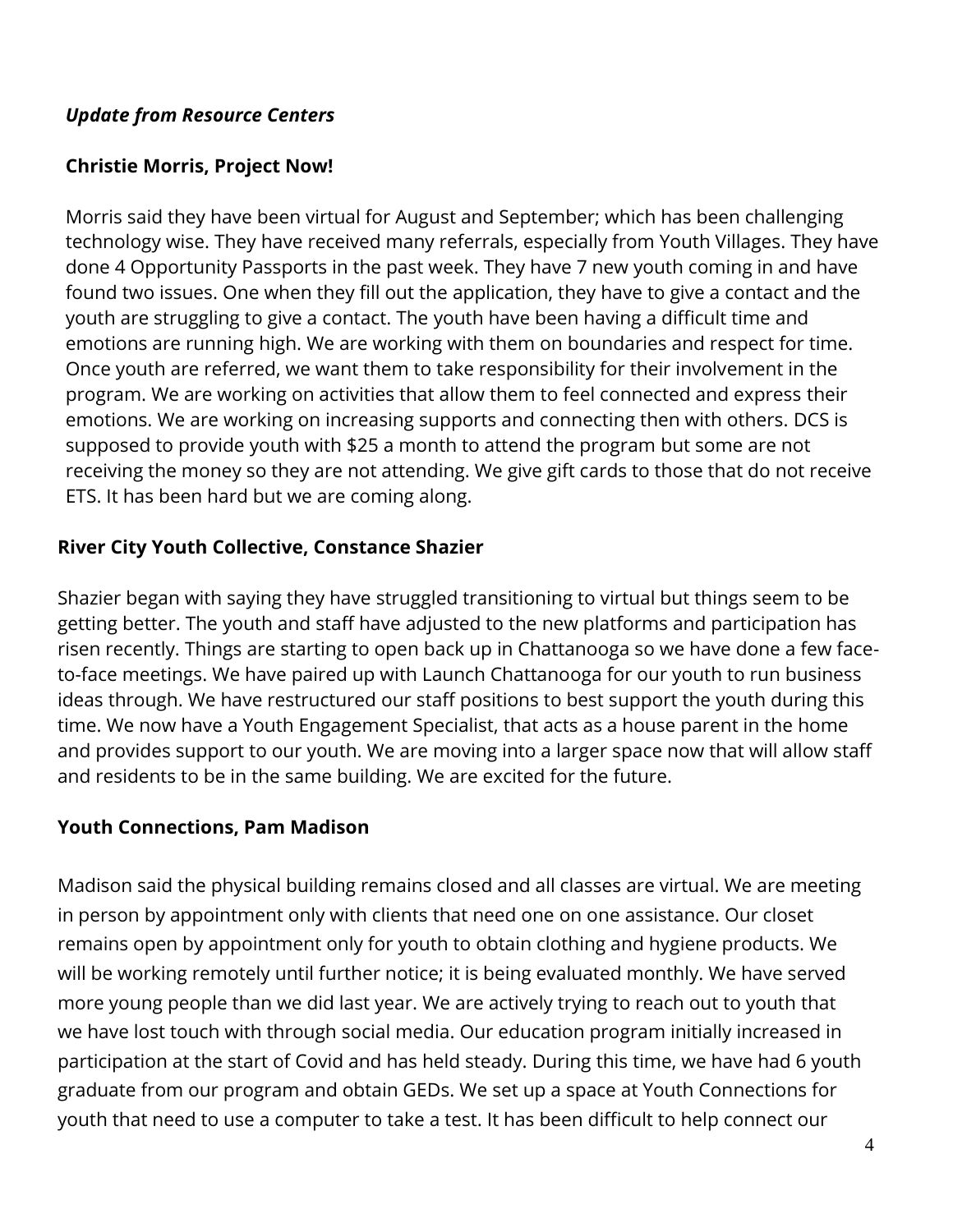youth with internship because of the restrictions. We have had a few get internships and several participate in informational interviews. We are trying to keep our young people engaged through our art club and cooking classes virtually. Monroe Harding has the engagement hub that has given us the opportunity to connect with young people who are at risk of becoming disengaged. We are currently serving over 50 youth through this program. We are helping several homeless youth get connected to community resources. We recently partnered with Piedmont Natural Gas to house 3 young people in a house that they purchased. We are looking for preferably 2 young ladies looking for housing that are currently enrolled in college.

## **Dream Seekers, Tiffany Turnage**

Turnage began with that they are hosting virtual classes but do have their conference room set up for social distance learning for those in need. We are providing masks for our young people. We have not received many referrals since Covid began. We will offer zoom classes if we have over 10 youth in need. We are hosting our  $2<sup>nd</sup>$  community distribution to give out food/produce boxes in those in need in the community. It is a drive thru and we notify our clients to give boxes to them first. We are also giving our hygiene and school supplies. It will be on Saturday, October, 17th. We applied and received sponsorship with AmeriCorps for \$3,000 to assist our youth with utility assistance. We will give out no more than \$300 per person. Our surveys started today and have already had several complete it online. Clients can come use the computers 3 at a time to complete school work or apply for jobs. We are working hard to keep our young people connected and encouraged during this time.

## **Youth Villages,**

## **Heather Tribble, State Coordinator for LifeSets**

Tribble said the program has started seeing clients in person with covid precautions in place. Our young people are appreciative of being face to face. We are educating the youth on precautions and supporting them with virtual learning. We want to do everything we can to prevent youth from dropping out. We are also helping them create a back up plan if dorms close again due to Covid. There are 122 youth in our program that have lost employment since Covid began. As of right now, roughly 50% of our youth have found new employment or been brought back to their past job. We have supported those in need with completing the unemployment application. Many of our young people did not have technology to do virtual school so we have been able to connect them to technology devices. Tribble shared the story of one of their youth who just turned 18 and was recently released from rehab. She had a challenging childhood and became addicted to drugs. She has now been sober for 6 months and is in extension to foster care. She is in school for cosmetology and working as a server.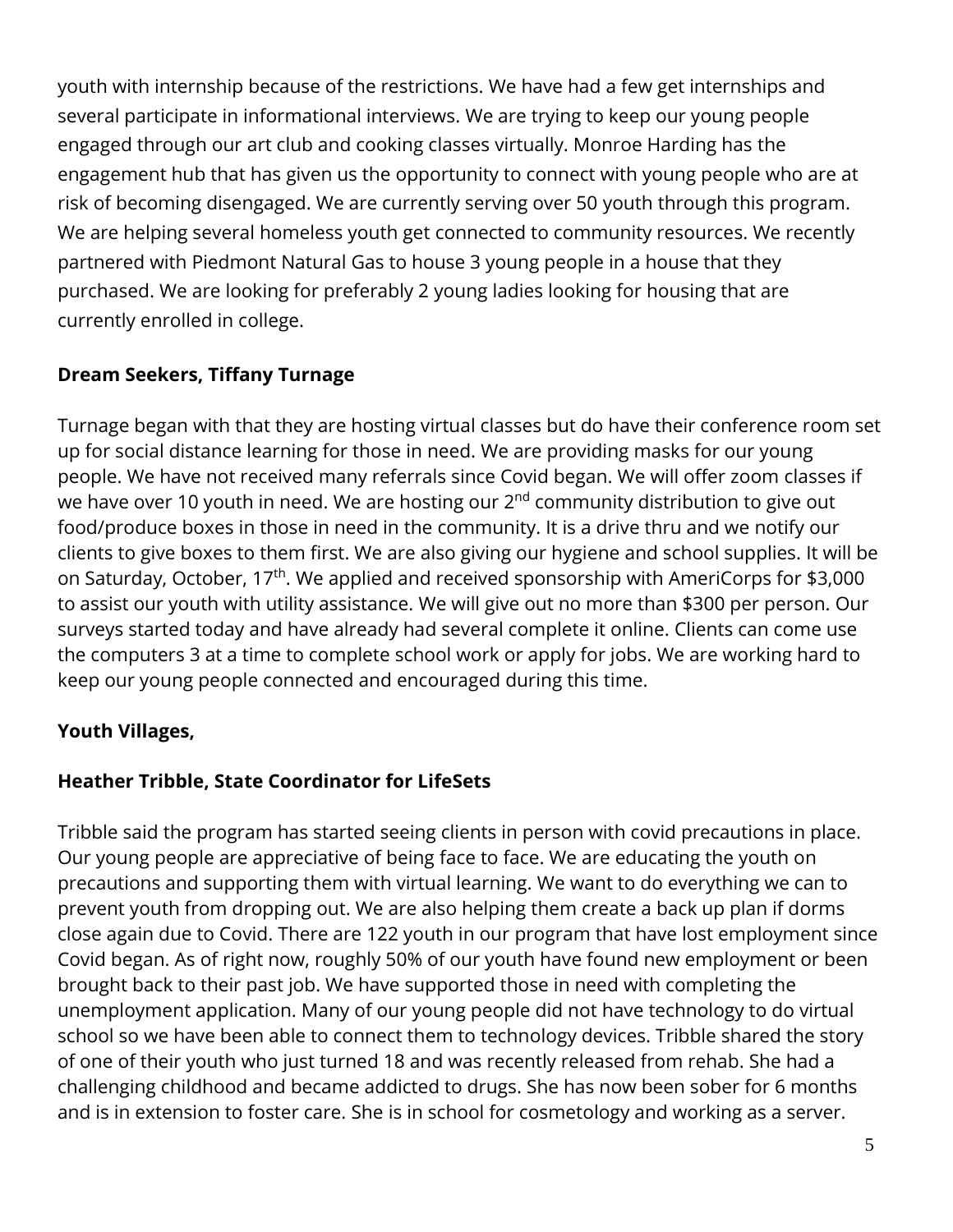She would recommend LifeSet and said it has helped her a great deal. She has a bright future ahead of her.

# **Jessica Mullins – Department of Mental Health and Substance Abuse Services, Office of Children, Youth, and Young Adults**

Mullins began with they had a virtual conference in September on early psychosis. We had around 200 people actively engage with the conference. We had many presenters with lived experience psychosis present at the conference. Provided update on youth served in FY 2020. Through their 5 centers providing first psychosis episode treatment there were 157 youth served last year. This is the highest number since the program began. The sites have been creative in providing services virtually. Our Clinically High Risk for Psychosis program in Shelby County and our Healthy Transitions grant in Davidson County are both newer programs. The Clinically High-Risk program served 70 clients between March and June. They are also developing a Young Adult Leadership Council in Shelby County. We partnered with Psych Hub to create animated videos surrounding mental health symptoms and services. We are hoping to educate and bring awareness to psychosis with the videos. The Healthy Transitions Grant served 11 clients by the end of the FY. The statewide Youth and Young Adult Leadership Council meets this Saturday. Steve recently sent out the meeting information. Please reach out if you know of a youth that would be a good fit for the council. The council completed a PSA called Dare to Dream. The PSA focuses on bringing awareness to mental health and suicide risks in youth and young adults. The PSA was then showed to the group in the meeting.

Petty announces to join CCMH on October 20<sup>th</sup> to hear the whole story of the PSA from member to the council.

## **Tyra Copas, Apprenticeship TN, Labor and Work Force Development**

Copas shares that Apprenticeship TN was established in July of 2019 through a U.S. Department of Labor grant. It provided us the means to build an infrastructure to support employers with having apprenticeship programs. An apprenticeship program provides someone with little skill and trains them in a specific occupation. At the end of the program, they receive a credential from the Dept. of Labor, many are also partnered with a college so they get both. These are full time positions and are long term career opportunity for a young adult. We operate under the TN Workforce Development System and the system is a 7-state agency collaboration team from around the state. Copas said her office focuses on outreach to those young adult that have dropped out of school or are high risk for dropout that are interested in employment. The employer will pay all the cost to train and educate the apprentice. We consult with employers and help them build apprenticeship programs. We help them find and recruit apprentices through programs. We help employers with the paperwork